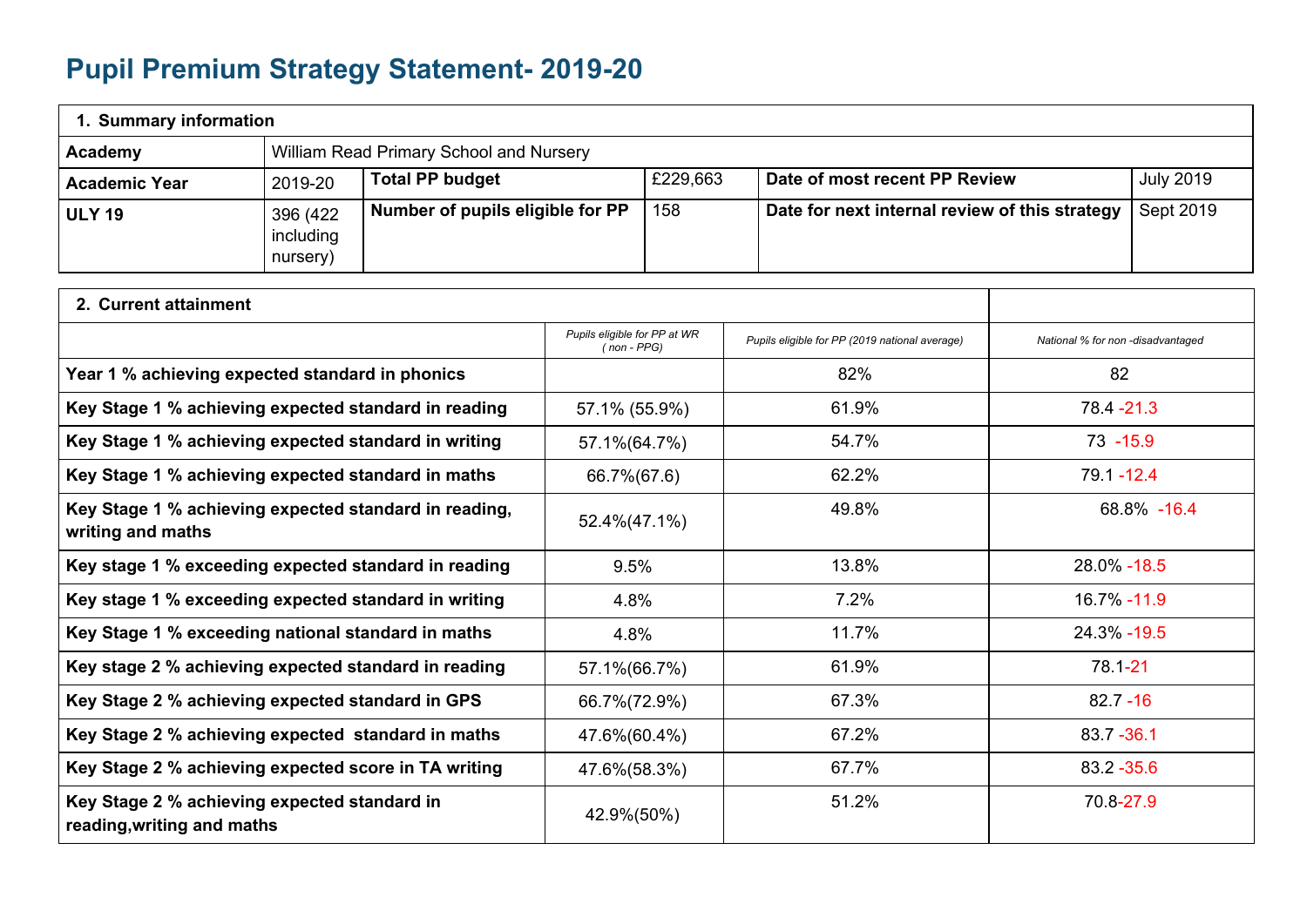|                                                                                                                                                                                                                                                                                                                                                              | Key Stage 2 % exceeding expected standard in reading                                                                                                                                       | 0(12.5%)  | 16.8% | $31.3 - 31.3$ |
|--------------------------------------------------------------------------------------------------------------------------------------------------------------------------------------------------------------------------------------------------------------------------------------------------------------------------------------------------------------|--------------------------------------------------------------------------------------------------------------------------------------------------------------------------------------------|-----------|-------|---------------|
|                                                                                                                                                                                                                                                                                                                                                              | Key Stage 2 % exceeding expected standard in GPS                                                                                                                                           | 9.5(8.3%) | 24.3% | $40.6 - 31.1$ |
|                                                                                                                                                                                                                                                                                                                                                              | Key Stage 2 % exceeding expected standard in maths                                                                                                                                         | 4.8(6.3%) | 15.5% | 31.4-26.6     |
| Key Stage 2 % exceeding expected standard in<br>reading, writing and maths                                                                                                                                                                                                                                                                                   |                                                                                                                                                                                            | 0(0)      | 4.7   | $13.0 - 13$   |
|                                                                                                                                                                                                                                                                                                                                                              | Key Stage 2 Progress score in writing                                                                                                                                                      | $-1.41$   | 0.24  |               |
|                                                                                                                                                                                                                                                                                                                                                              | Key Stage 2 Progress score in maths                                                                                                                                                        | 1.29      | 0.31  |               |
|                                                                                                                                                                                                                                                                                                                                                              | 3. Barriers to future attainment                                                                                                                                                           |           |       |               |
| <b>In-school barriers</b>                                                                                                                                                                                                                                                                                                                                    |                                                                                                                                                                                            |           |       |               |
| In some cases, disadvantaged pupils have gaps in their learning and are not meeting age related expectations in reading, writing and<br>А.<br>maths due to curriculum not being engaging enough in some cases, expectations are not high enough and AFL is not used rigorously<br>enough to match to learners needs and inconsistency of quality of teaching |                                                                                                                                                                                            |           |       |               |
| <b>B.</b>                                                                                                                                                                                                                                                                                                                                                    | Spoken language skills and breadth of vocabulary needs developing in some cases, this is a thread throughout school but needs to eb<br>addressed early.                                    |           |       |               |
| C.                                                                                                                                                                                                                                                                                                                                                           | Pupils' social, emotional and mental health needs can impact on their readiness to engage with learning.                                                                                   |           |       |               |
| D.                                                                                                                                                                                                                                                                                                                                                           | The curriculum is not always inspiring enough and does not provide enough opportunities for pupils to apply key reading, writing and maths<br>skills to other curriculum areas and themes. |           |       |               |
| <b>External barriers</b>                                                                                                                                                                                                                                                                                                                                     |                                                                                                                                                                                            |           |       |               |
| Ε.                                                                                                                                                                                                                                                                                                                                                           | In many cases, attendance is below national expectations.                                                                                                                                  |           |       |               |
| F.                                                                                                                                                                                                                                                                                                                                                           | In some cases, consistency of support at home (homework completion, volume of reading at home)                                                                                             |           |       |               |
| G.                                                                                                                                                                                                                                                                                                                                                           | In some cases, access to resources, particularly ICT and also sporting and cultural life experiences.                                                                                      |           |       |               |

|    | . Desired outcomes                                                                                                                                                             |                                                                                                                                                                                                                                                                                                 |  |  |
|----|--------------------------------------------------------------------------------------------------------------------------------------------------------------------------------|-------------------------------------------------------------------------------------------------------------------------------------------------------------------------------------------------------------------------------------------------------------------------------------------------|--|--|
|    | Desired outcomes and how they will be measured                                                                                                                                 | Success criteria                                                                                                                                                                                                                                                                                |  |  |
| А. | To ensure classroom teaching is effective to meet the needs of<br>disadvantaged pupils so that they make progress meeting (or exceeding) age<br>related national expectations. | Teachers will ensure age related objectives are delivered to pupils.<br>Teachers will use accurate formative assessment to adapt teaching sequences (and plans)<br>to pupil need.<br>Teachers will give pupils weekly opportunities to consolidate key skills in phonics, reading<br>and maths. |  |  |
|    | To respond rapidly with targeted teaching for pupils at risk of<br>underachievement.                                                                                           | Teaching assistants will support learning effectively.<br>All staff will receive appropriate CPD to underpin these success criteria.<br>Pupils will meet (or exceed) age related national expectations.                                                                                         |  |  |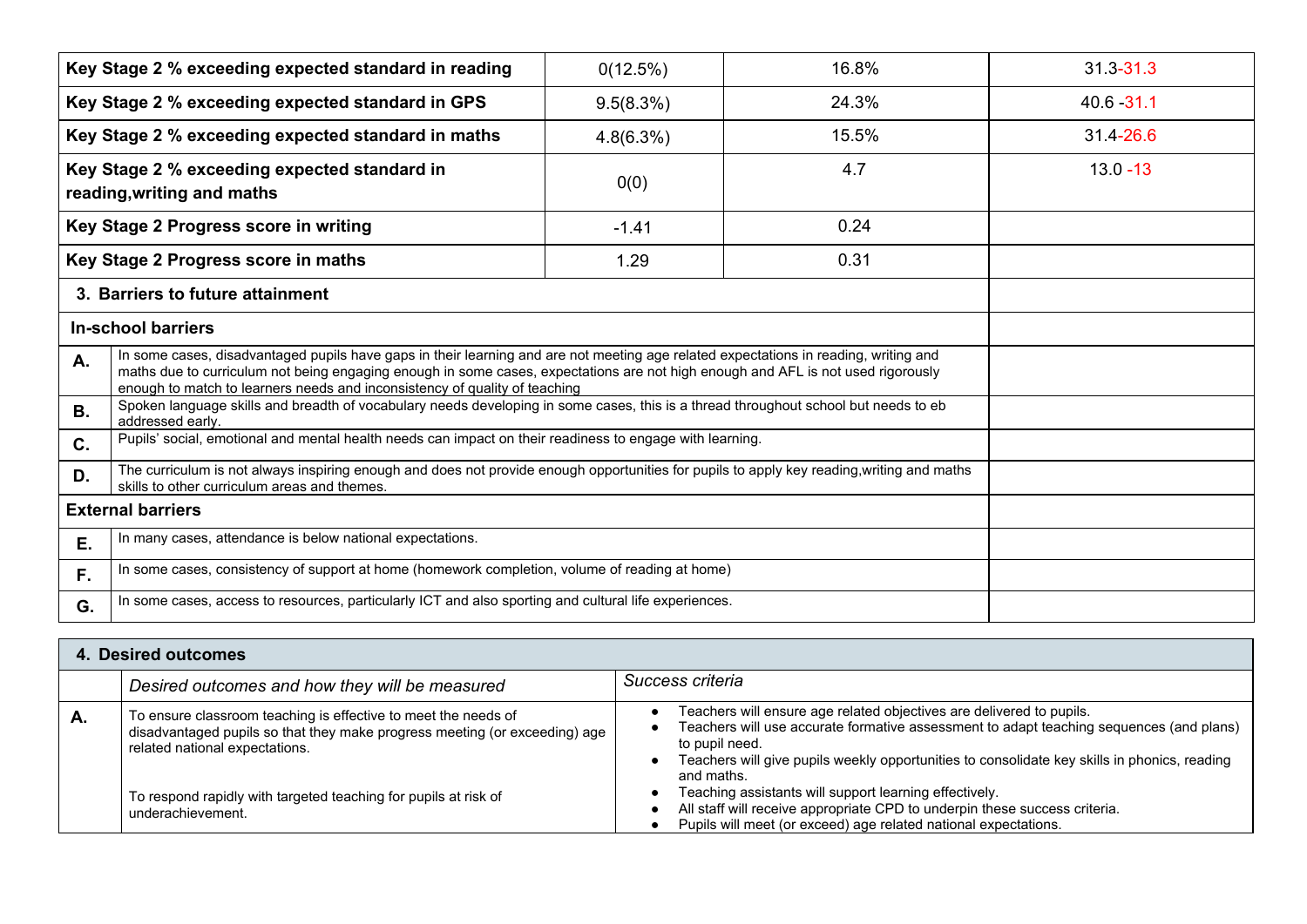| <b>B.</b> | To develop language skills to enable pupils to engage fully with learning over<br>time.<br>To develop the reading culture throughout school                                                                         | Pupils will meet age related expectations in phonics<br>$\bullet$<br>Pupils read regularly (at least 3 x a week) outside of normal class reading and breakfast<br>Club will support reading<br>Pupils meet age related expectations in reading and writing.<br>Talk for Writing will be embedded throughout the school and Speaking and Listening will be<br>planned for and delivered weekly. (Staff training on TFW and quality speaking and<br>listening)<br>The school will monitor frequency and quality of reading and pitch of books.<br>A whole school approach to speech and language will be adopted - Talk Boost and<br>Colourful semantics<br>Frequency of reading and subsequent comprehension will show progress on AR scores<br>and in relation to ARE                                                 |
|-----------|---------------------------------------------------------------------------------------------------------------------------------------------------------------------------------------------------------------------|-----------------------------------------------------------------------------------------------------------------------------------------------------------------------------------------------------------------------------------------------------------------------------------------------------------------------------------------------------------------------------------------------------------------------------------------------------------------------------------------------------------------------------------------------------------------------------------------------------------------------------------------------------------------------------------------------------------------------------------------------------------------------------------------------------------------------|
| C.        | To ensure pupils consolidate basic skills in maths (eg times table).<br>To ensure pupils are regularly taught age related expectations in maths.<br>To ensure pupils mastery of mathematical concepts is developed. | Pupils will regularly practice targeted timestables using a range of methods including TT<br>$\bullet$<br><b>Rockstars</b><br>Pupils will complete regular basic skills texts and results will improve.<br>Rapid Maths, Mathletics and Numicon will be used as focussed interventions, alongside<br>basic skills teaching carried out by CT<br>Breaking Barriers and Rapid Maths used to support SEND for Maths<br>Staff will use AET to support their planning in maths . They will use manipulatives to ensure<br>that children are fluent and master key skills before they are extended further to aplly                                                                                                                                                                                                          |
| D.        | To ensure physical, behavioural, emotional and social needs are met (or<br>mitigated) to enable pupils to learn.                                                                                                    | reasoning and problem solving skills.<br>Logs will show pupils will be able to engage with learning more frequently, due to the<br>$\bullet$<br>removal of emotional barriers and the increase of their own personal resilience.<br>Pupils will produce more classwork.<br>Nurture groups will be provided for pupils at risk and Boxall Profiles will show pupils'<br>development.<br>Records will show that the amount of time that the pupils are supported decreases.<br>$\bullet$<br>All adults will be responsible for pupils behaviour and social and emotional needs<br>PSHE will be delivered weekly, alongside focus on school values<br>Revisit Zones of Regulation and Emotional Literacy<br>Behaviour policy is reviewed and ensures that pupil's emotional and social needs are<br>prioritiy within it. |
| Е.        | Pupils will complete increased amounts of work independently and take more<br>ownership of their learning, particularly writing.                                                                                    | Pupils will be aware of their learning targets and how to meet them through displays,<br>$\bullet$<br>feedback, target cards and focussed discussions<br>Learning walks will show that the classroom environment supports learning through<br>vocabulary on display and visual aids<br>Examples of age- related writing will be displayed in classrooms and centrally for Star<br>Writer awards - writing will be a whole school focus.                                                                                                                                                                                                                                                                                                                                                                               |
| F.        | All disadvantaged pupils will meet national expectations for attendance and<br>punctuality.                                                                                                                         | All our disadvantaged pupils will match or exceed national averages for non-disadvantaged<br>pupils. (96.4% /8% PA).<br>Attendance information shared with parents half termly<br>Employ dedicated Attendance Officer to manage the attendance process<br>Continue to reward good attendance and target families for support with transport and<br>incentives<br>Continue to employ Attendance Ambassadors and ensure that they are having impact by<br>sending them regularly<br>To develop breakfast club provision and target key pupils.                                                                                                                                                                                                                                                                          |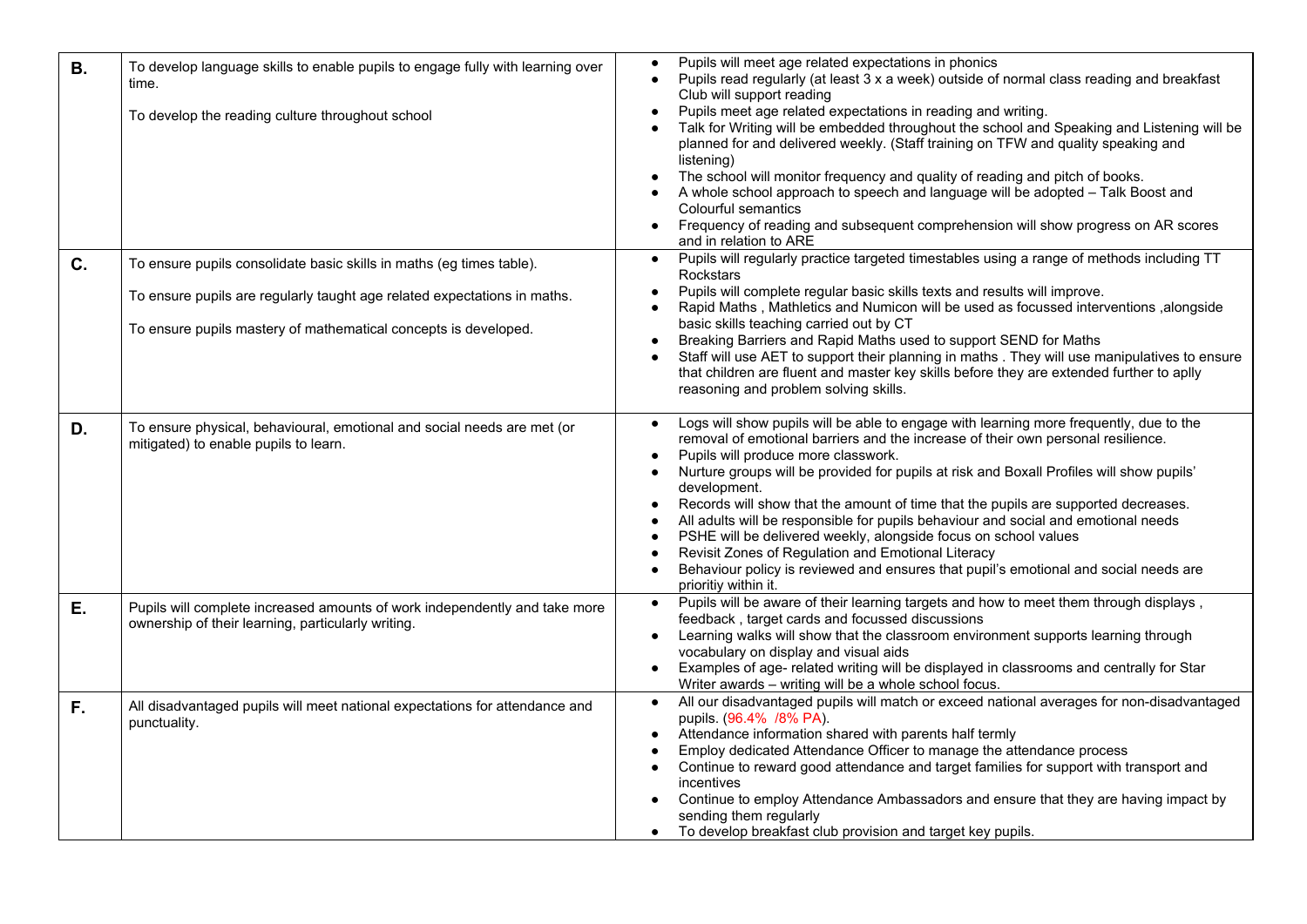| G. | To communicate effectively the school's high expectations for home learning<br>then incentivise, monitor, track and support engagement with this.            | To monitor frequency of reading and homework for PPG pupils and target for Breakfast<br>Club and lunchtime Club<br>To positively reinforce when pupils have met this expectation - home learning projects and                                            |
|----|--------------------------------------------------------------------------------------------------------------------------------------------------------------|----------------------------------------------------------------------------------------------------------------------------------------------------------------------------------------------------------------------------------------------------------|
|    | To ensure there are regular opportunities for disadvantaged pupils to practice<br>and consolidate basic skills at school and access to ICT based programmes. | rewards for completing projects.<br>Where necessary, to provide in school opportunities for pupils to complete homework,<br>basic skills practice and reading.<br>Increase ICT availability in school and after school in library and study clubs.(EPIC) |
| Η. | To ensure the curriculum is enriched with experiences, visits and visitors.                                                                                  | School monitoring will show that the pupils have had a broad and balanced curriculum<br>through use of Cornerstones                                                                                                                                      |
|    | To develop the range of cultural and sporting opportunities at academy.                                                                                      | Throughout the school educational visits and visitors will enhance the curriculum.<br>The school will continue to provide a range of music, cultural and sporting opportunities                                                                          |
|    | To ensure that all pupils access trips and visits.                                                                                                           | and ensure our disadvantaged pupils are accessing them.<br>To ensure that disadvantaged pupils will access residential trips.                                                                                                                            |

|                                                                                                                                                                                                  | 5. Planned Expenditure, Academic Year 2019-20                                                                                                                                                                                                                                                                                                                                                                                                                                                                                                                                                   |                                                                                                                                                                                                                                                                                                                                                                                                                                                                                                                                                                                                                                                                           |                                                                                                                                                                                                                                                          |                                                        |                                                |
|--------------------------------------------------------------------------------------------------------------------------------------------------------------------------------------------------|-------------------------------------------------------------------------------------------------------------------------------------------------------------------------------------------------------------------------------------------------------------------------------------------------------------------------------------------------------------------------------------------------------------------------------------------------------------------------------------------------------------------------------------------------------------------------------------------------|---------------------------------------------------------------------------------------------------------------------------------------------------------------------------------------------------------------------------------------------------------------------------------------------------------------------------------------------------------------------------------------------------------------------------------------------------------------------------------------------------------------------------------------------------------------------------------------------------------------------------------------------------------------------------|----------------------------------------------------------------------------------------------------------------------------------------------------------------------------------------------------------------------------------------------------------|--------------------------------------------------------|------------------------------------------------|
| i. Quality of teaching for all                                                                                                                                                                   |                                                                                                                                                                                                                                                                                                                                                                                                                                                                                                                                                                                                 |                                                                                                                                                                                                                                                                                                                                                                                                                                                                                                                                                                                                                                                                           |                                                                                                                                                                                                                                                          |                                                        |                                                |
| <b>Desired outcome</b>                                                                                                                                                                           | Chosen action / approach                                                                                                                                                                                                                                                                                                                                                                                                                                                                                                                                                                        | What is the evidence and rationale<br>for this choice?                                                                                                                                                                                                                                                                                                                                                                                                                                                                                                                                                                                                                    | How will you ensure it is<br>implemented well?                                                                                                                                                                                                           | <b>Staff lead</b>                                      | When will you<br>review<br>implementati<br>on? |
| A) To ensure classroom<br>teaching is effective to<br>meet the needs of<br>disadvantaged pupils so<br>that they make progress<br>meeting (or exceeding)<br>age related national<br>expectations. | To provide effective CPD to<br>ensure teachers plan with age<br>related national curriculum<br>objectives; use accurate<br>formative (and summative)<br>assessment to adapt teaching<br>to pupil need.<br>To front-load CPD delivery<br>available time by creating<br>additional twighlight sessions<br>for teaching staff and<br>opportunity for staff to lead<br>Booster and catch up sessions.<br>To create regular CPD sessions<br>for support staff.<br>To provide the pupils with<br>regular opportunities to learn<br>(and consolidate) basic skills in<br>phonics, reading and writing. | In-schooldata shows that many<br>disadvantaged pupils are not working at age<br>related expectations.<br>Sutton Trust found that. 'The effects of<br>high-quality teaching are especially significant<br>for pupils from disadvantaged backgrounds:<br>over a academy year, these pupils gain 1.5<br>years' worth of learning with very effective<br>teaching<br>DfE Disadvantaged Pupils Good Practice<br>Research Report, November 2015 identified<br>the importance of the focus on high quality<br>teaching.<br>July 2016 DfE Standard for teachers'<br>professional development state that:<br>Professional development must be prioritised<br>by school leadership. | The School Monitoring Cycle quality<br>assures provision.<br>Evaluation of CPD delivery.<br>Pupil Progress meetings will<br>identify PPG pupils specifically<br>Pupils will meet (or exceed) age<br>related expectations for attainment<br>and progress. | <b>SLT</b><br>Subject leaders<br>for core<br>subjects. | As part of<br>monitoring cycle.                |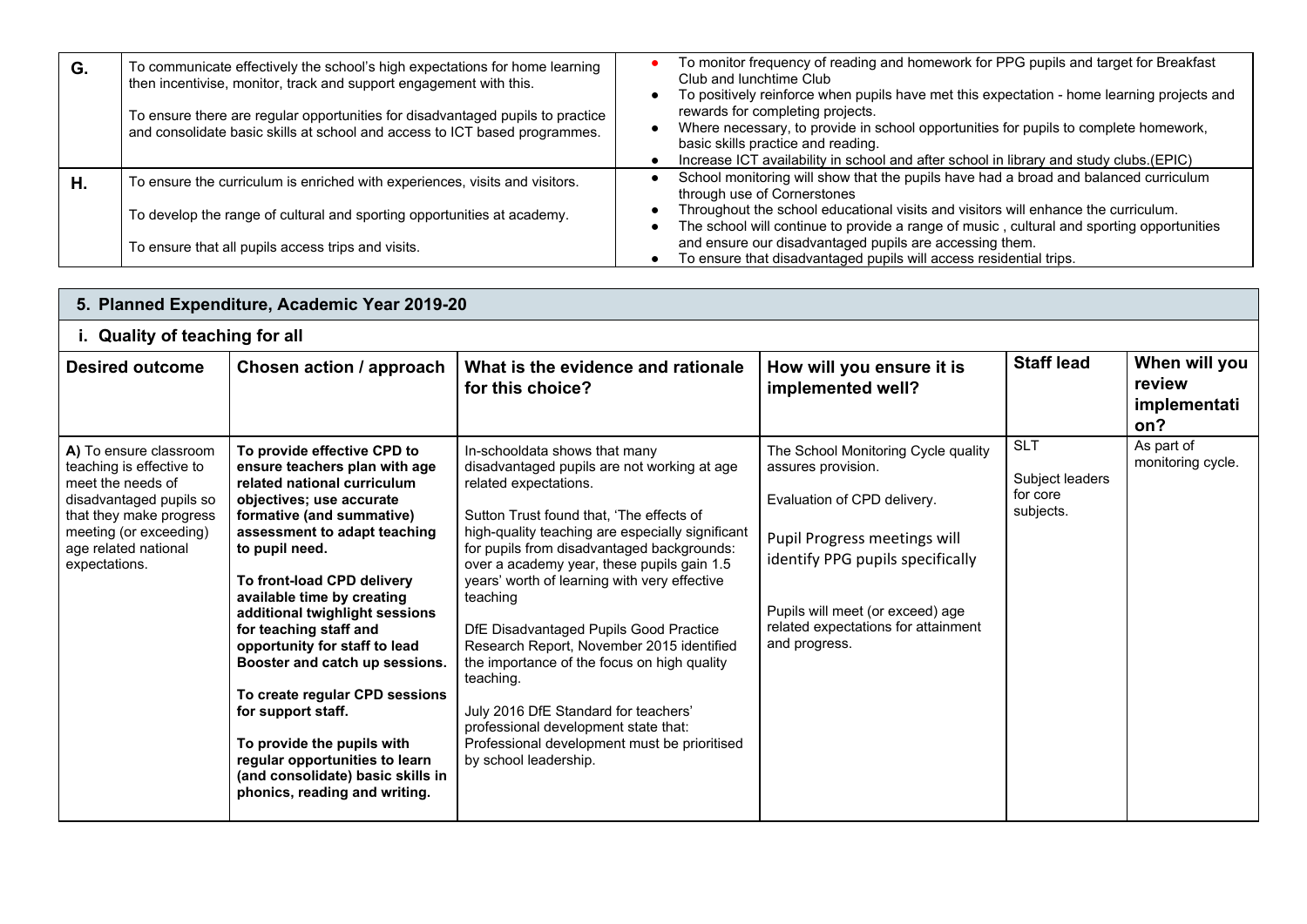| B) To develop language<br>skills to enable pupils to<br>engage fully with<br>learning over time. | To enhance and develop<br>provision in Early Years for<br>language development through<br>Talk Boost programme or<br><b>Colourful Semantics</b><br>(intervention).                                                                                                                                                                                                                                                                                                                                                                                                                                                                                                                                                                                                                                                                                                                                                                   | Language underpins the entire curriculum.<br>Education Endowment Foundation found that<br>disadvantaged pupils can make 5+ months<br>progress using Accelerated Reader.<br>Accelerated Reader diagnoses ranges of books<br>appropriate for pupils, who then complete                                                                                                                                                                                                                                                                                       | The Monitoring Cycle quality<br>assures provision.<br>Support staff will monitor the<br>quantity of additional reading each                                                                                                                                                                                                                                                                                                                                                                                                                                                                                                                                          | <b>SLT</b><br>English Lead.<br>Class teachers.<br>Support Staff. | As part of school<br>monitoring cycle. |
|--------------------------------------------------------------------------------------------------|--------------------------------------------------------------------------------------------------------------------------------------------------------------------------------------------------------------------------------------------------------------------------------------------------------------------------------------------------------------------------------------------------------------------------------------------------------------------------------------------------------------------------------------------------------------------------------------------------------------------------------------------------------------------------------------------------------------------------------------------------------------------------------------------------------------------------------------------------------------------------------------------------------------------------------------|------------------------------------------------------------------------------------------------------------------------------------------------------------------------------------------------------------------------------------------------------------------------------------------------------------------------------------------------------------------------------------------------------------------------------------------------------------------------------------------------------------------------------------------------------------|----------------------------------------------------------------------------------------------------------------------------------------------------------------------------------------------------------------------------------------------------------------------------------------------------------------------------------------------------------------------------------------------------------------------------------------------------------------------------------------------------------------------------------------------------------------------------------------------------------------------------------------------------------------------|------------------------------------------------------------------|----------------------------------------|
| To strengthen the<br>reading culture within<br>the school.                                       | To enhance writing through<br><b>Cornerstones curriculum and</b><br>suggested texts - using high<br>quality texts during guided<br>reading and dedicated reading<br>weeks prior to writing.<br>To use resources available<br>regularly to develop and<br>strengthen reading and CT to<br>ensure these are matched to<br>needs of pupils - Toe by<br><b>Toe, Rapid Reading, Reading</b><br>Eggs, Wolf Hill and LDA<br>comprehension.<br>To ensure that PPG pupils not<br>reading regularly at home read<br>to an adult at least 3 times a<br>week or undertake focussed<br>reading direct teaching (HLTA,<br>CT or LSA)<br>To rigorously monitor the<br>amount of additional reading<br>that takes place each week.<br>To create additional<br>opportunities for reading to<br>take place during the school<br>day-ERIC time every day.<br>To implement 'Accelerated<br>Reader' to ensure that books<br>are pitched appropriately and | quizzes on books they have read.<br>Psychologist Keith Stanovich found that pupils<br>who learn to read well early tend to do better as<br>they move through school. This is because<br>pupils who read well read more and vice versa.<br>The gap between those that read well (and<br>those that read less) grows exponentially as<br>children get older, creating problems not just in<br>reading but in accessing and engaging with the<br>curriculum.<br>Teachers are able to closely track quantity of<br>reading and analyse comprehension of texts. | week. English Lead will keep an<br>overview of this and will ensure<br>additional opportunities take place.<br>English Lead will implement<br>Accelerated Reader' and ensure<br>analytics are used regularly to<br>support academy reading culture.<br>Pupils will meet (or exceed) age<br>related expectations for attainment<br>and progress in phonics, reading<br>and writing.<br>Staff training is given to Writing<br>Process and using Models.<br>Assessments will be moderated<br>regularly.<br>Rewards for Reading<br>Additional books purchased for<br>individual reading.<br>Books linked to<br>Cornerstones-Premier Plus Library<br>Package subscription |                                                                  |                                        |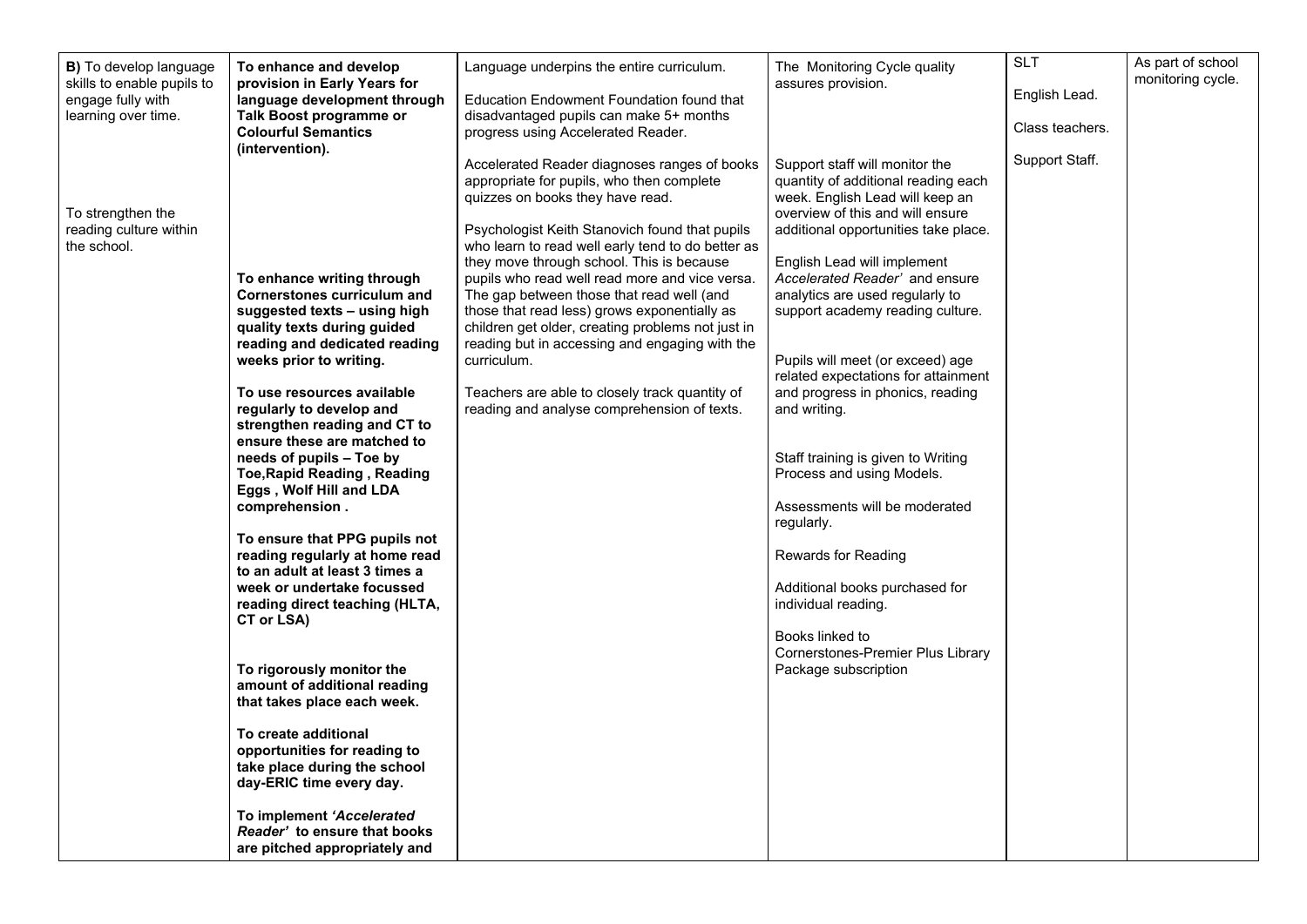| that regular comprehension<br>quizzes take place.                                                                  |  |  |
|--------------------------------------------------------------------------------------------------------------------|--|--|
| To use diagnostics in<br>'Accelerated Reader' to ensure<br>pupils are reading regularly<br>and successfully.       |  |  |
| To ensure assemblies (and<br>reward systems) celebrate and<br>re-enforce the school's positive<br>reading culture. |  |  |
|                                                                                                                    |  |  |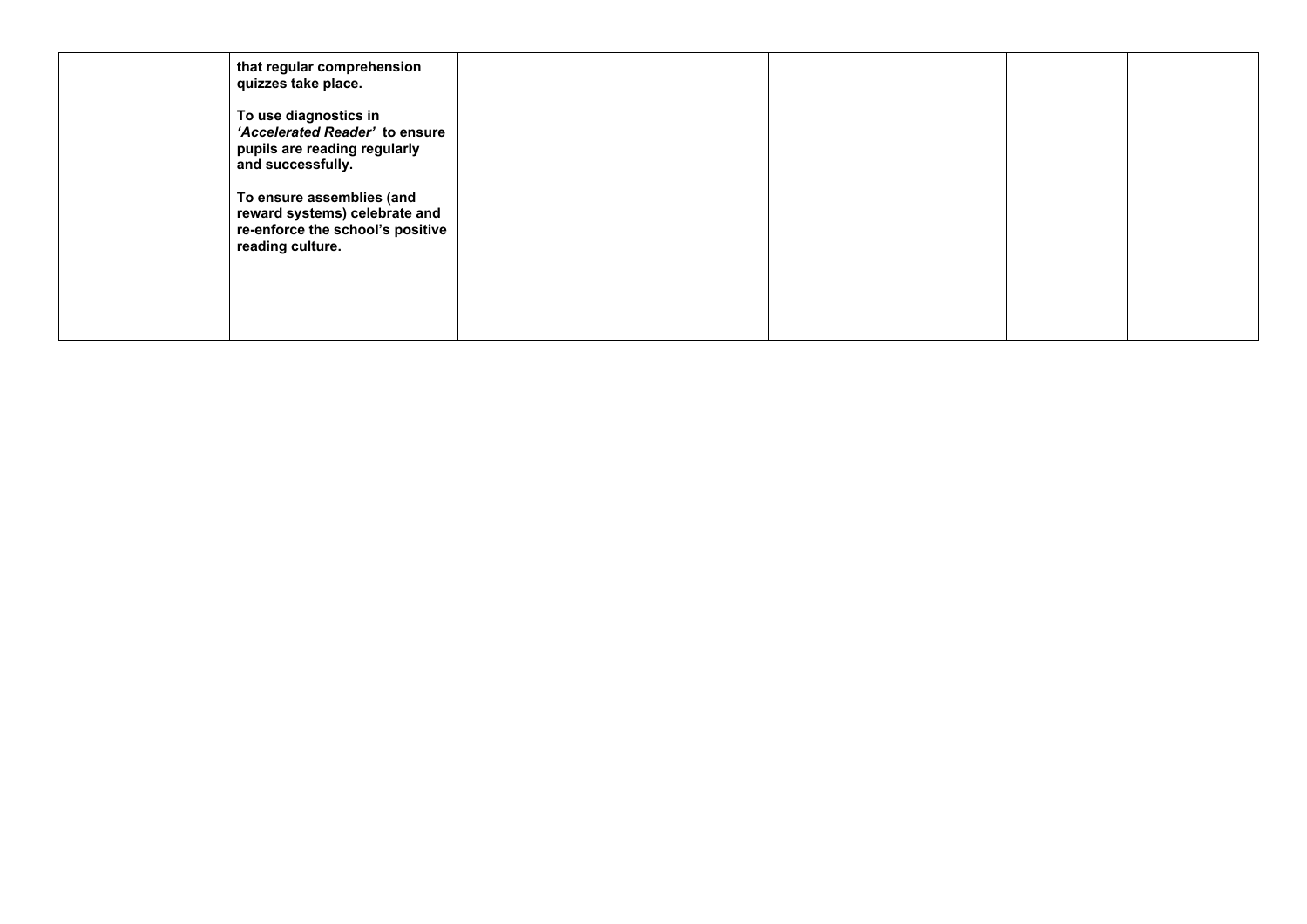| To improve writing<br>throughout the school. | (see writing action plan)<br>To provide Talk for Writing<br>training for all staff and follow<br>up with coaching.<br>To set up reward systems to<br>encourage writing.<br><b>Link to Cornerstones exciting</b><br>and engaging curriculum. |  |  |
|----------------------------------------------|---------------------------------------------------------------------------------------------------------------------------------------------------------------------------------------------------------------------------------------------|--|--|
|                                              |                                                                                                                                                                                                                                             |  |  |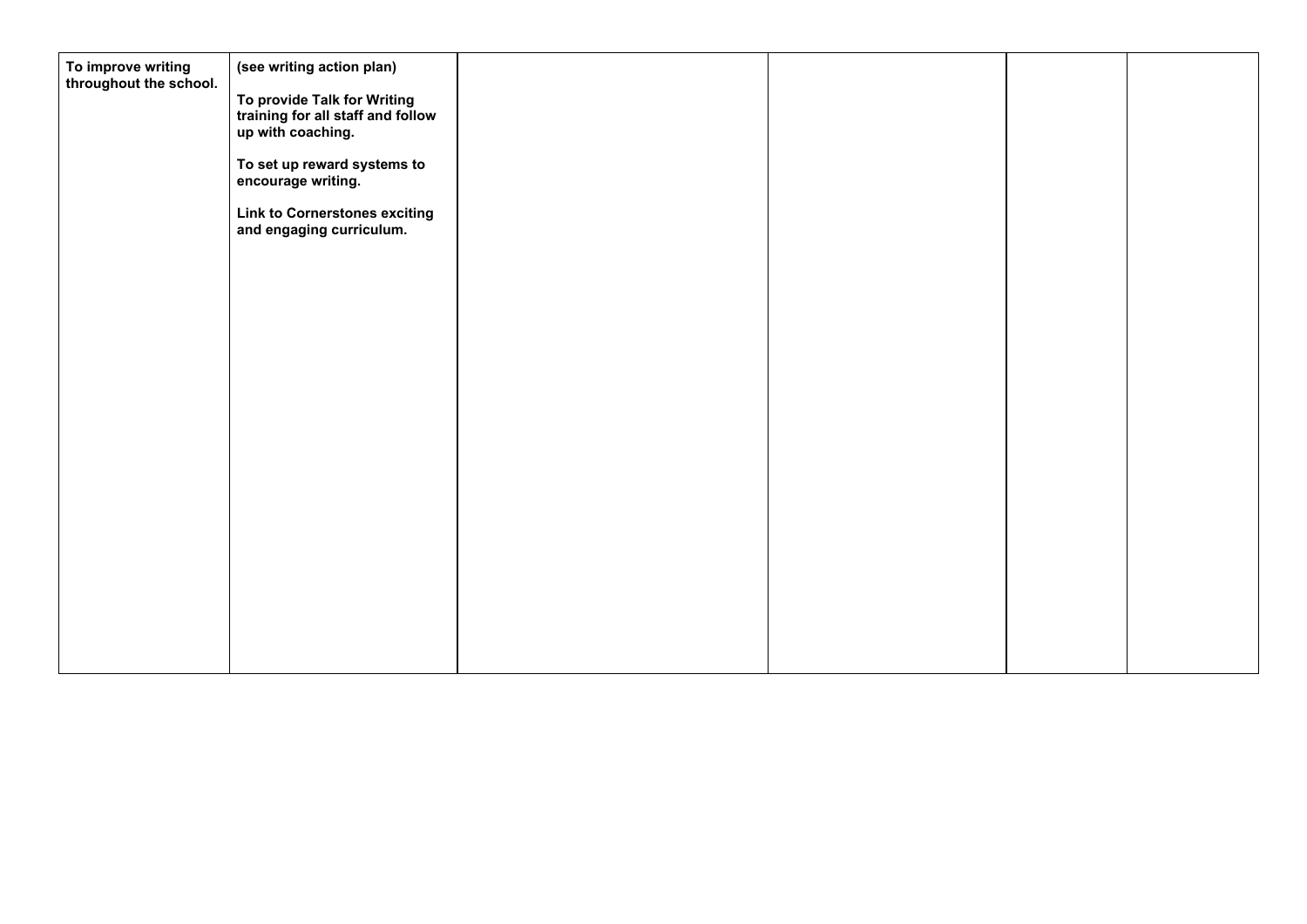| C) To ensure pupils<br>consolidate basic skills<br>in maths (eg times<br>tables).<br>To ensure pupils are<br>regularly taught age<br>related expectations in<br>maths.<br>To ensure pupils<br>mastery of mathematical<br>concepts is developed. | See maths plan<br>To be part of Benfleet Schools<br>partnership project to support<br>disadvantaged pupils in maths.<br>To provide the pupils with<br>regular chances to practice age<br>appropriate number bonds and<br>timestables.<br>To use timestable rockstars to<br>target and analyse pupil<br>competence and development<br>areas.<br>To provide the pupils with<br>regular opportunities to learn<br>(and consolidate) basic skills in<br>maths by giving them weekly<br>skills tests (which cover each<br>years key objectives) and then<br>responding immediately to<br>misconceptions.<br>To use Mathletics as an<br>intervention /homework activity<br>to enhance basic maths skills.<br>To train staff in the use of<br><b>Rapid Maths and use to</b><br>support pupils with basic skills<br>gaps. | Pupils need a sound understanding of number<br>bonds and times tables to free the working<br>memory to successfully apply more<br>complicated maths operations.<br>Daniel Willingham (Psychologist at the<br>University of Virginia) states: Automatic<br>retrieval of basic maths facts is critical to<br>solving complex problems because complex<br>problems have simpler problems embedded in<br>them.' | The Monitoring Cycle quality<br>assures provision.<br>Weekly number bonds/time<br>tables/basic skills tests will show an<br>increase results over time.<br>Maths Lead will keep an overview<br>of number bonds/time tables/basic<br>skills test results.<br>Pupils will meet (or exceed) age<br>related expectations for attainment<br>and progress in maths, | <b>SLT</b><br>Math sLead and<br>external PPG<br>support teacher<br>Class teachers.<br>Support Staff. | As part of school<br>monitoring cycle. |
|-------------------------------------------------------------------------------------------------------------------------------------------------------------------------------------------------------------------------------------------------|-------------------------------------------------------------------------------------------------------------------------------------------------------------------------------------------------------------------------------------------------------------------------------------------------------------------------------------------------------------------------------------------------------------------------------------------------------------------------------------------------------------------------------------------------------------------------------------------------------------------------------------------------------------------------------------------------------------------------------------------------------------------------------------------------------------------|-------------------------------------------------------------------------------------------------------------------------------------------------------------------------------------------------------------------------------------------------------------------------------------------------------------------------------------------------------------------------------------------------------------|---------------------------------------------------------------------------------------------------------------------------------------------------------------------------------------------------------------------------------------------------------------------------------------------------------------------------------------------------------------|------------------------------------------------------------------------------------------------------|----------------------------------------|
| H) To ensure the<br>curriculum is enriched<br>with experiences, visits<br>and visitors.<br>To develop and improve<br>the range of cultural and<br>sporting opportunities.<br>To ensure that all pupils<br>access trips and visits.              | Teaching staff to use<br><b>Cornerstones curriculum and</b><br>ensure WOW experiences at<br>beginning of topics and parent<br>presentations at the end. (SDP)<br>To plan to use the local area<br>(and visitors) to enrich<br>learning.<br>To identify any pupils showing<br>talent for music and/or sport                                                                                                                                                                                                                                                                                                                                                                                                                                                                                                        | It is an Ofsted requirement that:<br>The broad and balanced curriculum inspires<br>pupils to learn. The range of subjects and<br>courses helps pupils acquire knowledge,<br>understanding and skills in all aspects of their<br>education, including the humanities and<br>linguistic, mathematical, scientific, technical,<br>social, physical and artistic learning.                                      | Curriculum evaluation.<br>Monitoring of disadvantaged pupil's<br>access to trips and activities.                                                                                                                                                                                                                                                              | Leadership<br>Team                                                                                   | End of year<br>curriculum<br>review.   |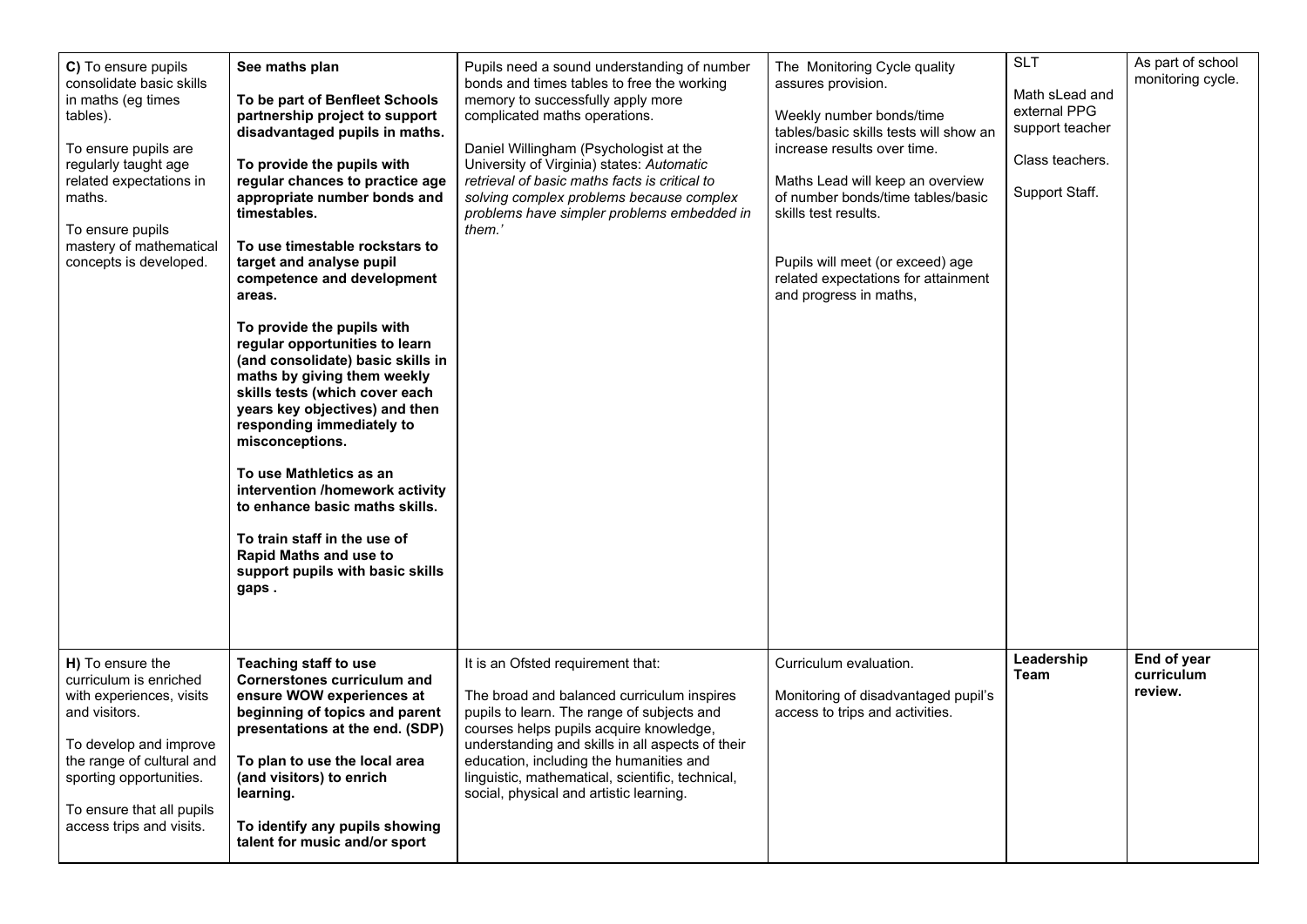| and provide bursaries for<br>tuition. |                            |                                                                                                                                                                                                    |
|---------------------------------------|----------------------------|----------------------------------------------------------------------------------------------------------------------------------------------------------------------------------------------------|
|                                       |                            |                                                                                                                                                                                                    |
|                                       | <b>Total budgeted cost</b> | Support Staff-<br>89,848<br><b>Additional Y6</b><br>HLTA - £13,927<br>Curriculum<br>resources -<br>£10,000<br>Enrichment (Trip<br>subsidy,<br>Residential and<br>Clubs) - £8,000<br>Total: £121775 |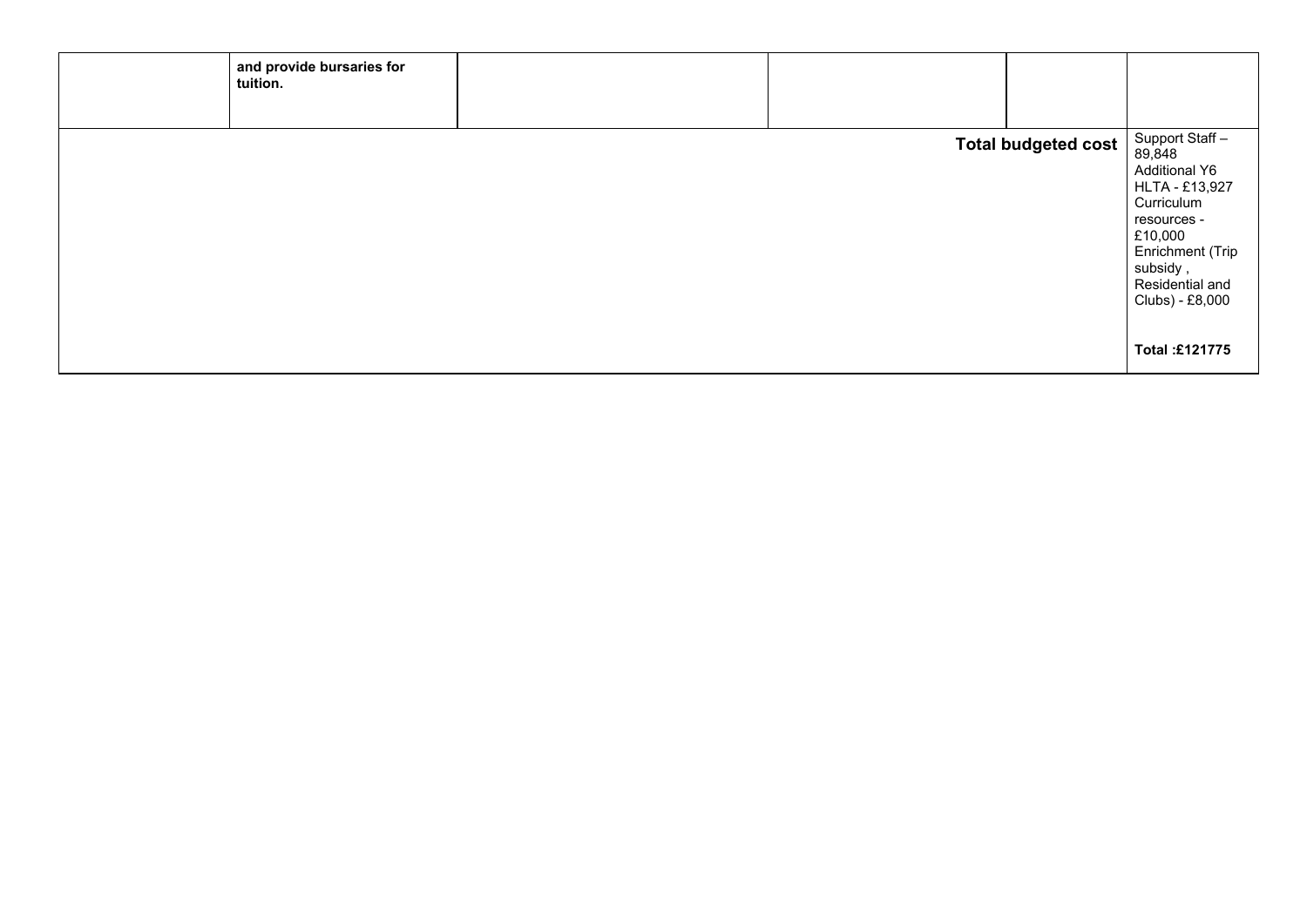| ii. Targeted support                                                                                                                                                                                                                                          |                                                                                                                                                                                                                                                                                                                                                                                                                                                                                                                                                                                                                                                                                                                                                                                                                                                                                                                                                                                     |                                                                                                                                                                                                                                                                  |                                                                                                                                                                                                                                                                                                                                         |                                                                                                      |                                                                                               |  |  |
|---------------------------------------------------------------------------------------------------------------------------------------------------------------------------------------------------------------------------------------------------------------|-------------------------------------------------------------------------------------------------------------------------------------------------------------------------------------------------------------------------------------------------------------------------------------------------------------------------------------------------------------------------------------------------------------------------------------------------------------------------------------------------------------------------------------------------------------------------------------------------------------------------------------------------------------------------------------------------------------------------------------------------------------------------------------------------------------------------------------------------------------------------------------------------------------------------------------------------------------------------------------|------------------------------------------------------------------------------------------------------------------------------------------------------------------------------------------------------------------------------------------------------------------|-----------------------------------------------------------------------------------------------------------------------------------------------------------------------------------------------------------------------------------------------------------------------------------------------------------------------------------------|------------------------------------------------------------------------------------------------------|-----------------------------------------------------------------------------------------------|--|--|
| <b>Desired outcome</b>                                                                                                                                                                                                                                        | <b>Chosen action/approach</b>                                                                                                                                                                                                                                                                                                                                                                                                                                                                                                                                                                                                                                                                                                                                                                                                                                                                                                                                                       | What is the evidence<br>and rationale for this<br>choice?                                                                                                                                                                                                        | How will you ensure it is<br>implemented well?                                                                                                                                                                                                                                                                                          | <b>Staff lead</b>                                                                                    | When will you<br>review<br>implementation?                                                    |  |  |
| D) To ensure physical,<br>behavioural, emotional<br>and social needs are<br>met (or mitigated) to<br>enable pupils to learn.<br><b>E)</b> Pupils will complete<br>increased amounts of<br>work independently and<br>take more ownership of<br>their learning. | To ensure teachers are engaging well<br>with families to work in partnership<br>to meet the needs of pupils.<br>Teachers are fostering a climate of<br>'can do' attitude and are incentivising<br>and celebrating within lessons and<br>whole school events.<br>Whole school training in Positive<br><b>Behaviour Approach</b><br>At the start of the day a teacher is<br>there to welcome the pupils.<br>Pastoral Staff are available to run<br>sessions for pupils with social and<br>emotional needs : Drawing and<br>Talking Therapy, Lego therapy, Self<br><b>Esteem groups and Anger</b><br>Management.<br><b>Pastoral Staff assist in referring</b><br>families to FOH tier 2 support and<br><b>CAVS / Little Lions.</b><br>Nurture group will run every morning<br>providing most vulnerable pupils<br>with positive start to the day.<br>(Butterfly Breakfast)<br>Pupils who struggle at lunchtimes to<br>be able to attend a lunchtime<br>club.(Butterfly Lunchtime Club) | Maslow's hierarchy of needs<br>shows that basic needs must<br>be met before learning can<br>take place.<br>A child with self-regulatory<br>skills is able to focus his<br>attention, control his emotions<br>and manage his thinking,<br>behaviour and feelings. | Pupils are attending school and<br>accessing learning.<br>Boxall Profiles show that Nurture<br>Group has had a positive effect.<br>Teacher record books and academy<br>behaviour tracking . School incident<br>logs show that incidences of poor<br>behaviour are decreasing.<br>Pastoral staff attend meetings with<br>other agencies. | Leadership<br>team.<br><b>Class Teachers.</b><br><b>Pastoral</b><br><b>Support</b><br><b>Workers</b> | As part of school<br>monitoring cycle and at<br>leadership meetings.<br>Salary - 2 x Pastoral |  |  |
|                                                                                                                                                                                                                                                               | <b>Total budgeted cost</b><br>staff +JC at lunchtime -<br>£27929                                                                                                                                                                                                                                                                                                                                                                                                                                                                                                                                                                                                                                                                                                                                                                                                                                                                                                                    |                                                                                                                                                                                                                                                                  |                                                                                                                                                                                                                                                                                                                                         |                                                                                                      |                                                                                               |  |  |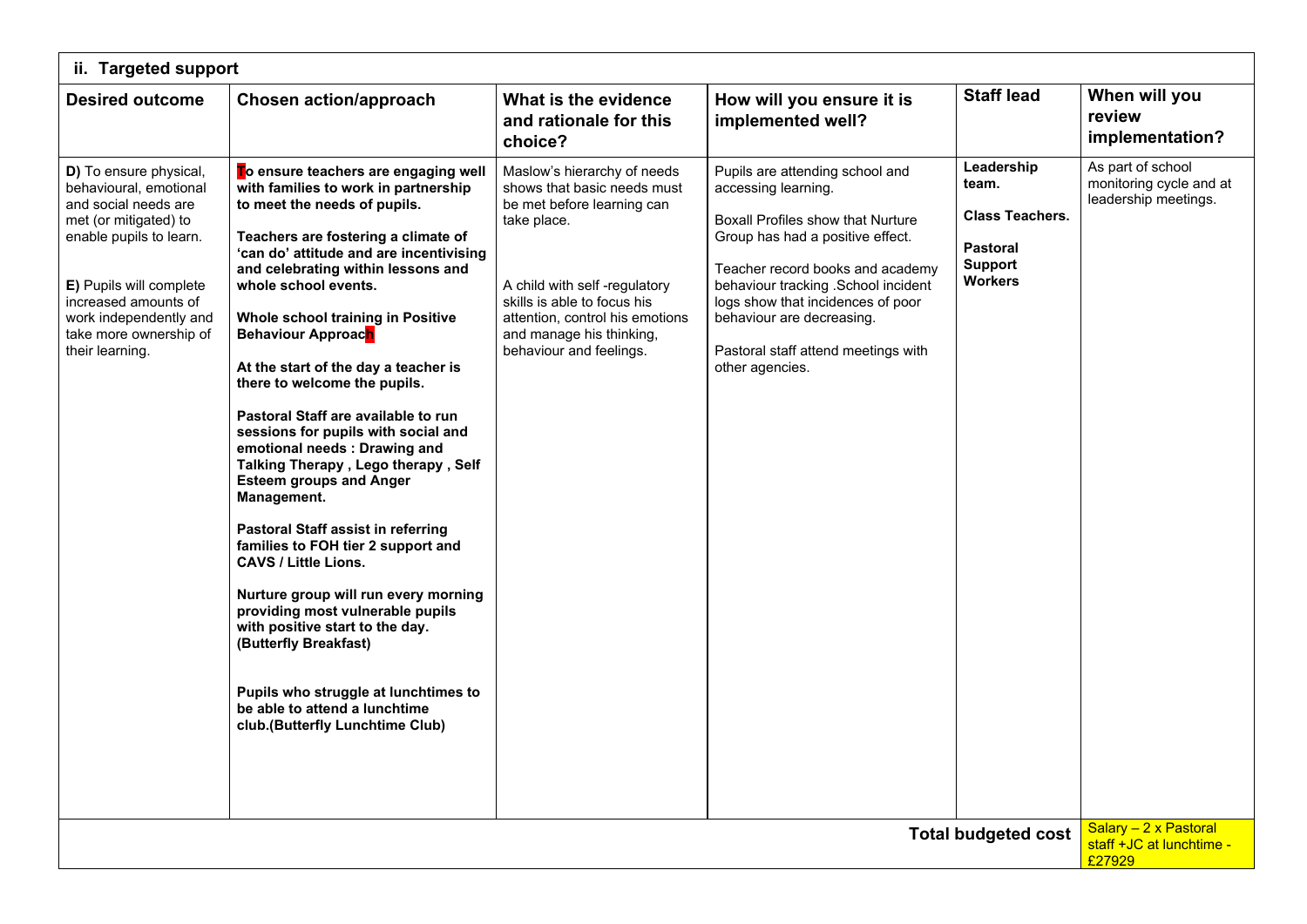| Total : £66,661                                            |
|------------------------------------------------------------|
| Resources - Food and<br><b>Games - £2000</b>               |
| Counsellor and play<br>therapist - 6,000                   |
| <b>Breakfast Club staff-</b><br>£4600                      |
| <b>Behaviour Support</b><br>(Learning Mentors)-<br>£32,132 |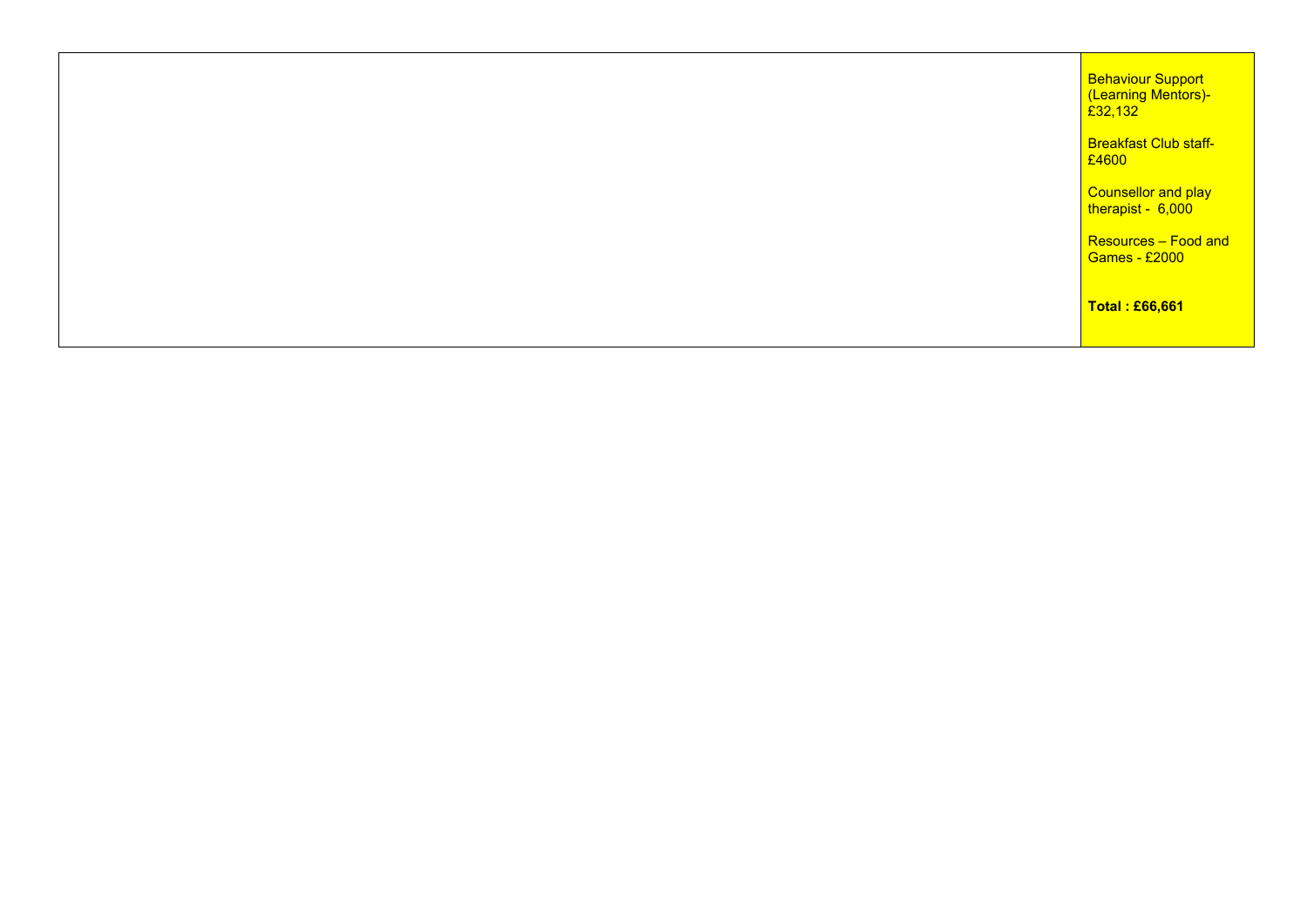| iii. Other approaches                                                                                                                                                   |                                                                                                                                                                                                                                                                                                                                                                                                                                                                                                                                                                                                                                                                                                                                                                                                                                           |                                                                                                                                                                                                                                                                                                                                                                                                                               |                                                                                                                                            |                                                                                                      |                                               |  |
|-------------------------------------------------------------------------------------------------------------------------------------------------------------------------|-------------------------------------------------------------------------------------------------------------------------------------------------------------------------------------------------------------------------------------------------------------------------------------------------------------------------------------------------------------------------------------------------------------------------------------------------------------------------------------------------------------------------------------------------------------------------------------------------------------------------------------------------------------------------------------------------------------------------------------------------------------------------------------------------------------------------------------------|-------------------------------------------------------------------------------------------------------------------------------------------------------------------------------------------------------------------------------------------------------------------------------------------------------------------------------------------------------------------------------------------------------------------------------|--------------------------------------------------------------------------------------------------------------------------------------------|------------------------------------------------------------------------------------------------------|-----------------------------------------------|--|
| <b>Desired outcome</b>                                                                                                                                                  | <b>Chosen action/approach</b>                                                                                                                                                                                                                                                                                                                                                                                                                                                                                                                                                                                                                                                                                                                                                                                                             | What is the evidence and<br>rationale for this choice?                                                                                                                                                                                                                                                                                                                                                                        | How will you ensure it is<br>implemented well?                                                                                             | <b>Staff lead</b>                                                                                    | When will you<br>review<br>implementation?    |  |
| F) All disadvantaged<br>pupils will meet national<br>expectations for<br>attendance.                                                                                    | To monitor attendance thoroughly.<br>To provide parents with RAG rated<br>termly attendance reports.<br><b>To send Attendance Ambassadors</b><br>daily to as many families as<br>possible.<br>To offer support for families where<br>necessary.<br><b>Attendance Team communicate</b><br>well with families and target key<br>pupils for breakfast club and<br>Passports.<br>To extend the duration/variety of<br>opportunities and activities at<br>breakfast club.<br>To involve the Educational Welfare<br>Officer where necessary.<br>To assist with transport and<br>breakfast club for most vulnerable<br>families and those significantly at<br>risk (well below 90%).<br><b>Continue to reward excellent</b><br>attendance in assemblies,<br>attendance parties and with termly<br>certificates and badges at end of<br>the year. | National average for<br>non-disadvantage attendance is<br>96.4% and anything below this is not<br>acceptable.<br>The EEF found that breakfast clubs<br>that offer a free and nutritious meal<br>before school can boost reading,<br>writing and maths results by the<br>equivalent of two months progress<br>per year.<br>A breakfast club can provide<br>additional structured opportunities for<br>learning and enrichment. | Pupils will meet/exceed national<br>expectations for attendance.                                                                           | Leadership<br>team.<br>Office.<br><b>Family Support</b><br>Worker.                                   | Attendance will be<br>monitored weekly.       |  |
| G) To communicate the<br>school's high<br>expectations for<br>homework and home<br>learning then incentivise,<br>monitor, track and<br>support engagement<br>with this. | To ensure that expectations for<br>reading are shared with parents.<br>School to provide additional<br>opportunities for pupils to<br>complete reading/homework where<br>necessary and to track these.                                                                                                                                                                                                                                                                                                                                                                                                                                                                                                                                                                                                                                    | The following factors have a<br>correlation to academic achievement<br>Reading at home<br>$\bullet$<br>Parents who hold high<br>expectations/aspirations for<br>their children's academic<br>achievement and schooling                                                                                                                                                                                                        | Pupils meet 3 x per week<br>reading target at home.<br>Pupils unable to meet 3 x per<br>week reading target at home,<br>meet it in school. | Leadership<br>Team<br><b>Teachers</b><br><b>Support Staff</b><br><b>Reading</b><br><b>Volunteers</b> | Reading/homework will be<br>monitored weekly. |  |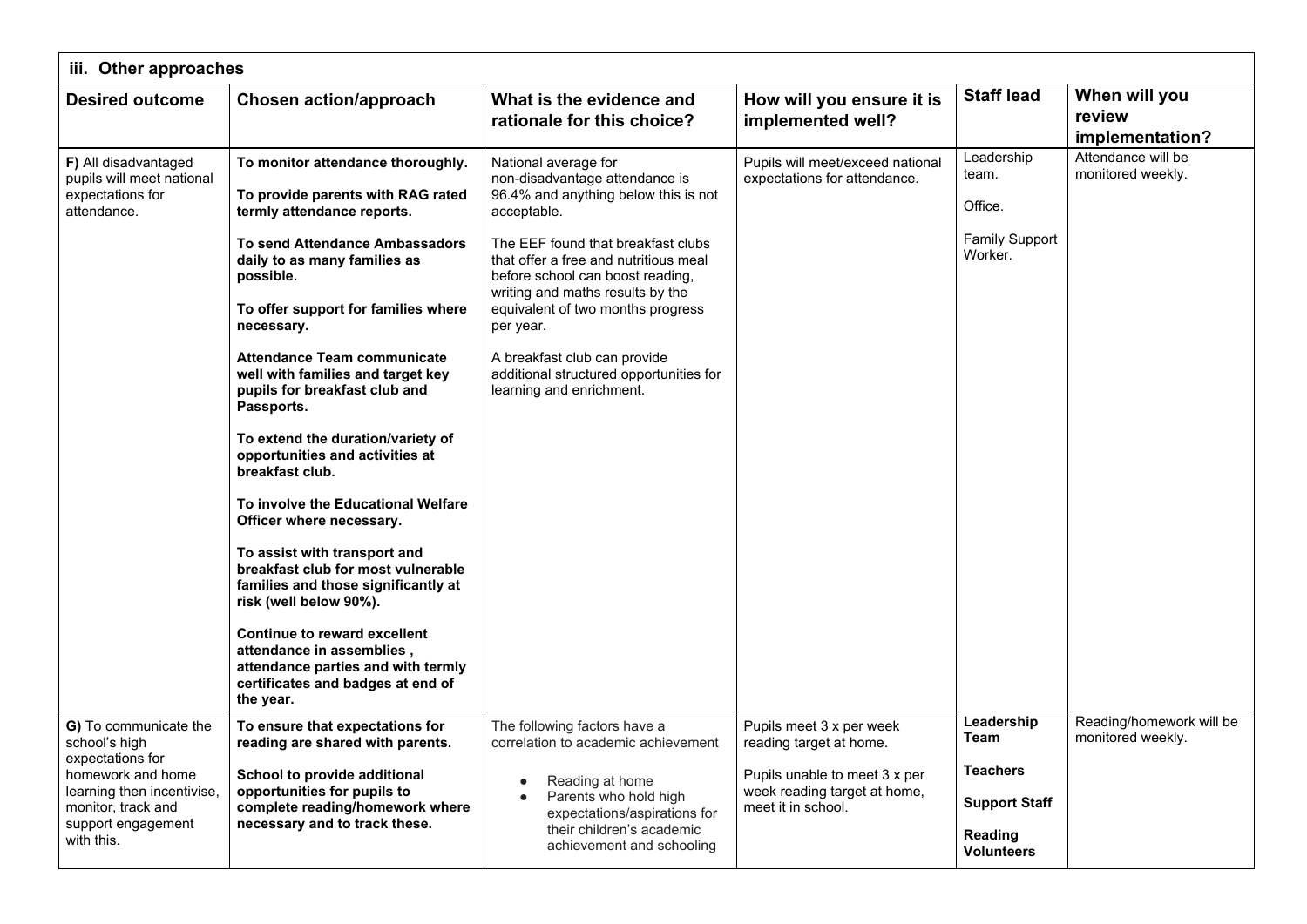| To ensure there are<br>regular opportunities for<br>disadvantaged pupils to<br>practise and consolidate<br>basic skills at school. | Employ PPG LSA to target pupils for<br>reading specifically.<br>One to one tuition and staff led<br>Boosters.<br>Purchase more wolf Hill and KS1<br>reading books - structured scheme at<br><b>KS1.</b><br>Purchase additional Chrome Books to<br>ensure all PPG pupils have access to<br>ICT based learning tools- | Communication between<br>$\bullet$<br>parents and children<br>regarding school<br>Parental encouragement and<br>$\bullet$<br>support for learning.<br>Source: A review of the relationship<br>between parental involvement<br>indicators and academic achievement<br>(June 2018) Educational Research<br>Review | Pupils targeted to attend<br>homework club, Mathletics Club<br>, After-School Reading Club and<br>this is incentivised. Parents<br>made aware of facilities. |                            |                                                                          |
|------------------------------------------------------------------------------------------------------------------------------------|---------------------------------------------------------------------------------------------------------------------------------------------------------------------------------------------------------------------------------------------------------------------------------------------------------------------|-----------------------------------------------------------------------------------------------------------------------------------------------------------------------------------------------------------------------------------------------------------------------------------------------------------------|--------------------------------------------------------------------------------------------------------------------------------------------------------------|----------------------------|--------------------------------------------------------------------------|
|                                                                                                                                    |                                                                                                                                                                                                                                                                                                                     |                                                                                                                                                                                                                                                                                                                 |                                                                                                                                                              | <b>Total budgeted cost</b> | Attendance - 2.5 hours a<br>day -£8,000                                  |
|                                                                                                                                    |                                                                                                                                                                                                                                                                                                                     |                                                                                                                                                                                                                                                                                                                 |                                                                                                                                                              |                            | 30 Chrome Books - £6,000                                                 |
|                                                                                                                                    |                                                                                                                                                                                                                                                                                                                     |                                                                                                                                                                                                                                                                                                                 |                                                                                                                                                              |                            | $DHT - 1$ day per half term<br>-meetings and monitoring<br>of attendance |
|                                                                                                                                    |                                                                                                                                                                                                                                                                                                                     |                                                                                                                                                                                                                                                                                                                 |                                                                                                                                                              |                            | <b>Attendance Ambassadors -</b><br>£3555                                 |
|                                                                                                                                    |                                                                                                                                                                                                                                                                                                                     |                                                                                                                                                                                                                                                                                                                 |                                                                                                                                                              |                            | Incentives and transport -<br>£1,000                                     |
|                                                                                                                                    |                                                                                                                                                                                                                                                                                                                     |                                                                                                                                                                                                                                                                                                                 |                                                                                                                                                              |                            | <b>Homework Club at</b><br>$l$ unchtime - £2538                          |
|                                                                                                                                    |                                                                                                                                                                                                                                                                                                                     |                                                                                                                                                                                                                                                                                                                 |                                                                                                                                                              |                            | After School club-£2500                                                  |
|                                                                                                                                    |                                                                                                                                                                                                                                                                                                                     |                                                                                                                                                                                                                                                                                                                 |                                                                                                                                                              |                            | One to one tuition<br>$(LAC)-E963$                                       |
|                                                                                                                                    |                                                                                                                                                                                                                                                                                                                     |                                                                                                                                                                                                                                                                                                                 |                                                                                                                                                              |                            | One to one tuition - £1200<br>per term (£2,400)                          |
|                                                                                                                                    |                                                                                                                                                                                                                                                                                                                     |                                                                                                                                                                                                                                                                                                                 |                                                                                                                                                              |                            | <b>Total - £17,593</b>                                                   |